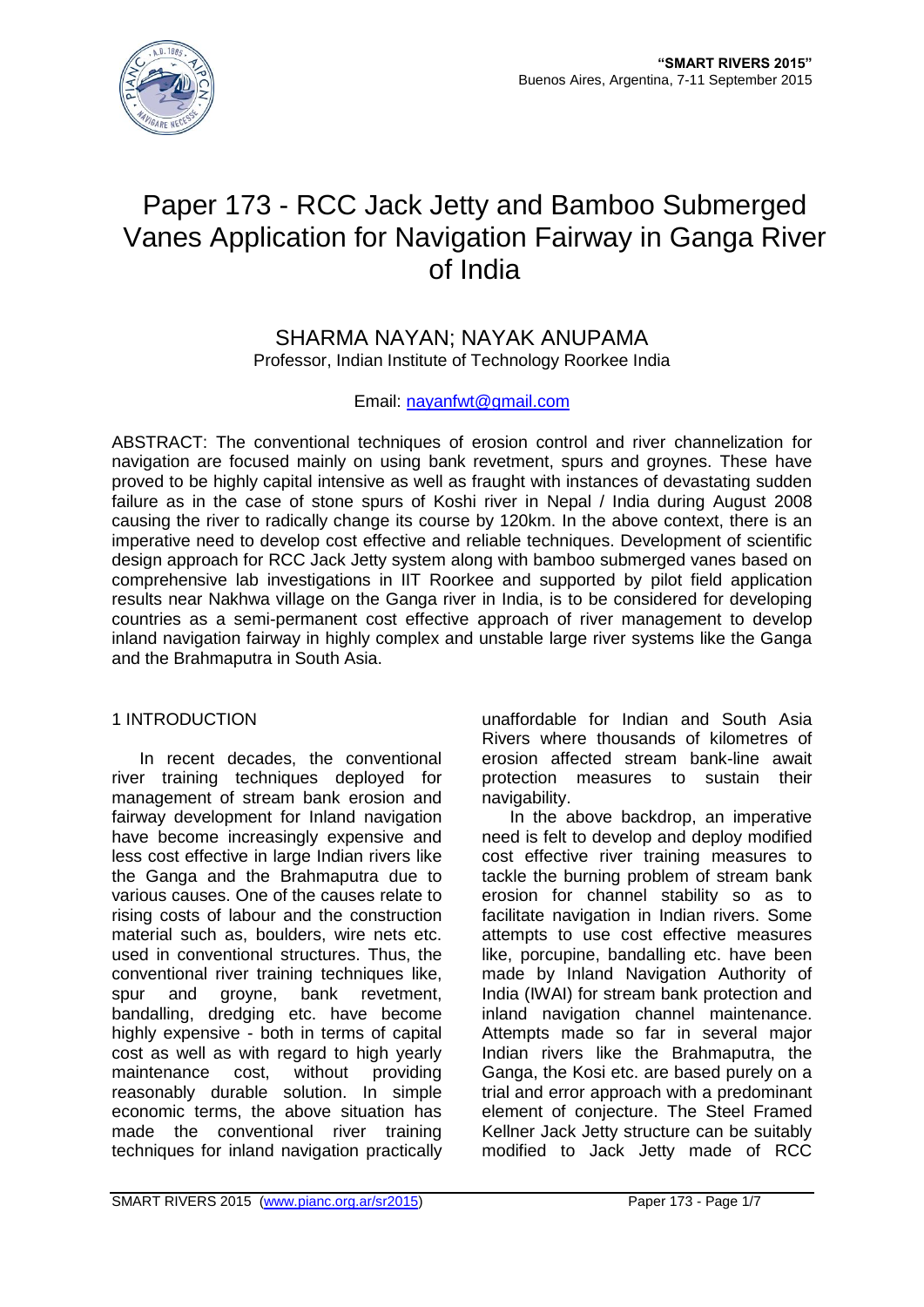

construction based on scientific design supported by lab & prototype experimentation results to significantly cut down cost and improve its stability and also make it pilferage-proof in Indian context.

#### 2 PILOT FIELD STUDY ON THE GANGA RIVER IN INDIA FOR FAIRWAY DEVELOPMENT

A pilot field study had been conducted near the Nakhwa site of the Ganga River which is about 12 KM downstream of Varanasi city. This particular site had been chosen to study the performance evaluation of the RCC Jack Jetty structure along with bamboo submerged vanes. Prime objectives of the pilot field study at this site were to close the secondary left channel which would thereby result in diverting the stream flow of the Ganga concentrating along the right channel (as shown in Figure 1: (A)&(B)) along with erosion control for increasing the navigation depth in the river.

The Nakhwa Site on the Ganga River was proposed to be provided with the following river training structures in two locations as (A) and (B) as shown in Figure1: (A) & (B). The location (A) is provided with two arrays of bamboo submerged vane, with each array containing 15 nos. of vanes. The approximate incident angle of the vanes with approach flow direction will be about 15<sup>0</sup>. The objective of these vanes in location (A) is to divert the incoming lower layer sediment volume towards the existing secondary channel along the left bank for gradually causing it to choke; and thereby the right bank channel is expected to deepen due to flow diversion from secondary left channel.

The left channel on location (B) is provided with three arrays of bamboo submerged vanes, with each array containing 15 nos. of vanes [Figures 1 (B) and 2(A)]. The approximate incident angle of the vanes with approach flow direction will be about  $15^{\circ}$ . The objective of these vanes in location (B) is to divert the incoming lower layer suspended and bed

sediment load towards the existing middle channel in the middle of the river for gradually causing it to choke; and thereby the right bank channel is expected to develop by deepening due to flow diversion into it. Furthermore, to enhance the effect of submerged vane, three rows of RCC Jack Jetty screens were installed in the downstream of the submerged vane as shown in the Figure 1 (B) and Figure 2(B)&(C). These three rows of 300 m long RCC Jack Jetty screens were positioned about 100m downstream of the vanes. The right channel on location (B) was provided with two rows of diversion lines and 6 retards to protect 300m length stretch of the river from erosion to help stabilize and sustain the navigation waterway.

The channel configuration of the Ganga River at Nakhwa site was monitored with the help of satellite imageries of 2005 and March 2012. The morphological changes in the river verified by comparing the pre Jack Jetty installation PAN image of 2005 (as bench mark) and post Jack Jetty installation March 2012 image with GIS based measurements. The GIS measurements have been tabulated in Table No.1 which shows the width of the secondary left channel to be significantly reduced from 246m to 50m and the width of the intended navigable right channel to have widened from 180m to 341m.

Topographical river bed level survey of the study area at Nakhwa site was conducted for pre and post flood season to monitor the stream bed changes post Jack Jetty installation. The stability of stream bank is visibly improved with appearance of vegetation in post Jack Jetty installation as can be seen in Figure 2 (E).

After thorough investigation of the site by the satellite images, new river training structures comprising mainly RCC Jack jetty system with submerged vanes made of bamboos had been installed on a pilot study basis during 2009 and 2010, and results have come out to be very encouraging as borne out by the hard evidence discernible from the satellite imageries vide Figures 3 & 4. The particular site of the river had been monitored for one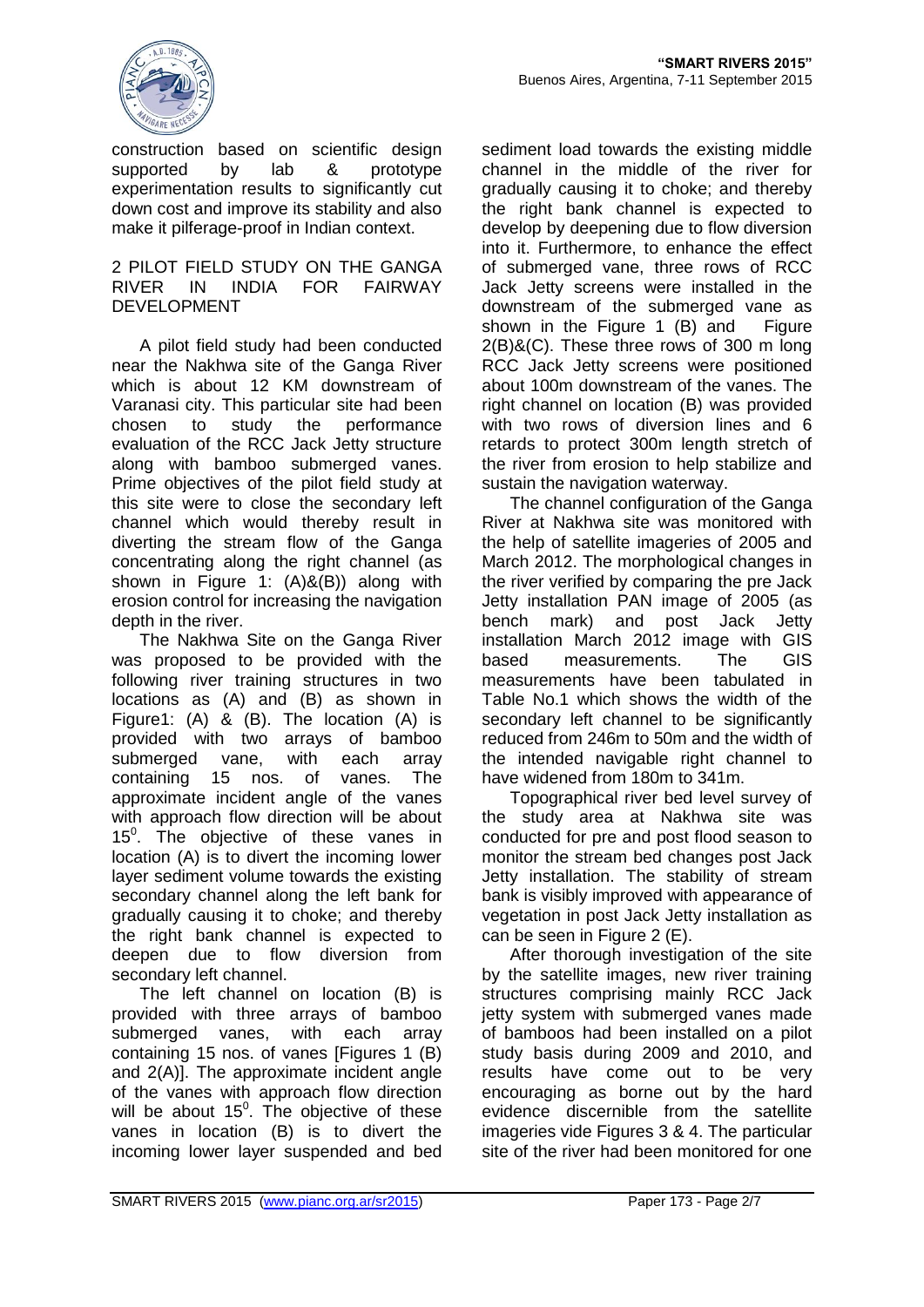

flood season and streambed topographical survey had been carried out for pre and post flood period.

The analysis of the results has come out as per the desired objectives. The implementation of the river training measures of RCC Jack Jetty and bamboo submerged vanes have resulted in the desired successful closure of the secondary left channel of the Ganga River by inducing heavy sedimentation along with arresting erosion completely along the right bank which is a concave bank and was earlier undergoing erosion. This lab as well as field application study has demonstrated in prototype Ganga River that the RCC Jack Jetty along with bamboo submerged vanes may be reckoned as cost effective river training measure for the first time in the large Indian River of Ganga. One of the major contributions of this study is the efficacious performance of the relatively cheap and more affordable river training measure of RCC Jack Jetty and Bamboo Submerged Vanes as screen and as diversion / retard lines, which can be installed in the field avoiding any special care and with absolutely no maintenance cost. Keeping in view the sharp hike in prices of stone or steel in the developing countries of Asia and other parts of the world, this experience gained from actual field application albeit as pilot study, can potentially turn out to be a significant cost saving technology for sustaining Inland Navigation waterway in large rivers.

3 SUMMARY AND FINDINGS OF THE **STUDY** 

- 1. The right bank of the channel of the Ganga river near Varanasi is a concave bank and was more susceptible to bank erosion during floods thereby constantly reducing inland navigation depth.
- 2. During dry weather low flow from December to June, the navigation depth was invariably insufficient.
- 3. The lab and pilot field study deploying modified RCC Jack Jetty supported by bamboo submerged vanes have achieved the following – the secondary left channel was nearly choked diverting the flow to the navigation channel along right bank, and also the ongoing bank erosion along the right bank could be arrested.
- 4. Evidently the above transformed channel processes resulted in developing and sustaining the desired Inland navigation waterway along the right bank as evidenced from satellite imagery as well as topographical survey.
- 5. The encouraging outcome of the pilot field study on the large Ganga river warrants replication of the modified cost effective technology in similar other river systems of the world with required fine tuning for specific site condition.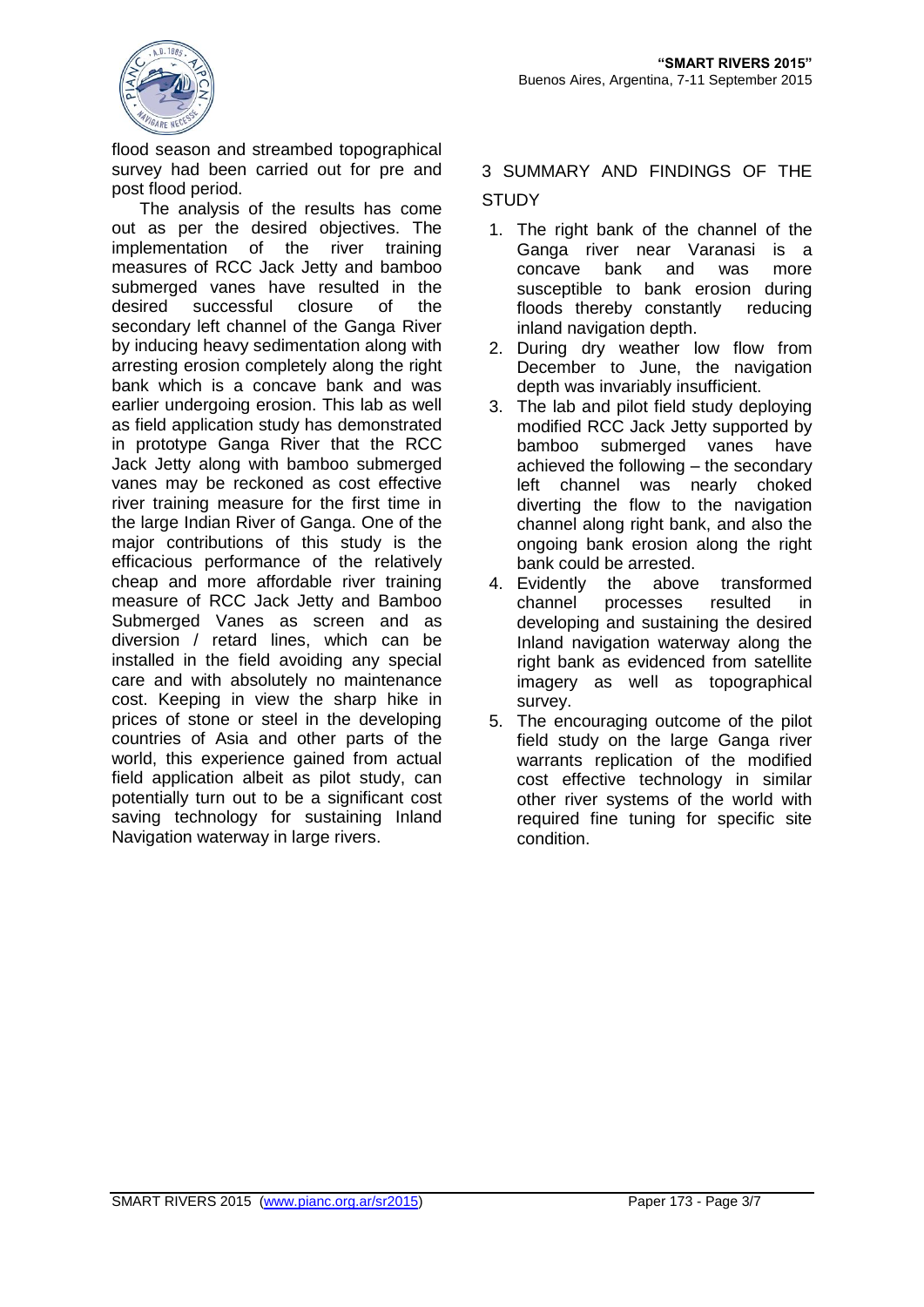



Figure 1-(A): Detail Arrangement of Location (A) At Nakhwa Site (Ch 1299)



Figure 1-(B): Detail Arrangement of Location (B) At Nakhwa Site (Ch 1299)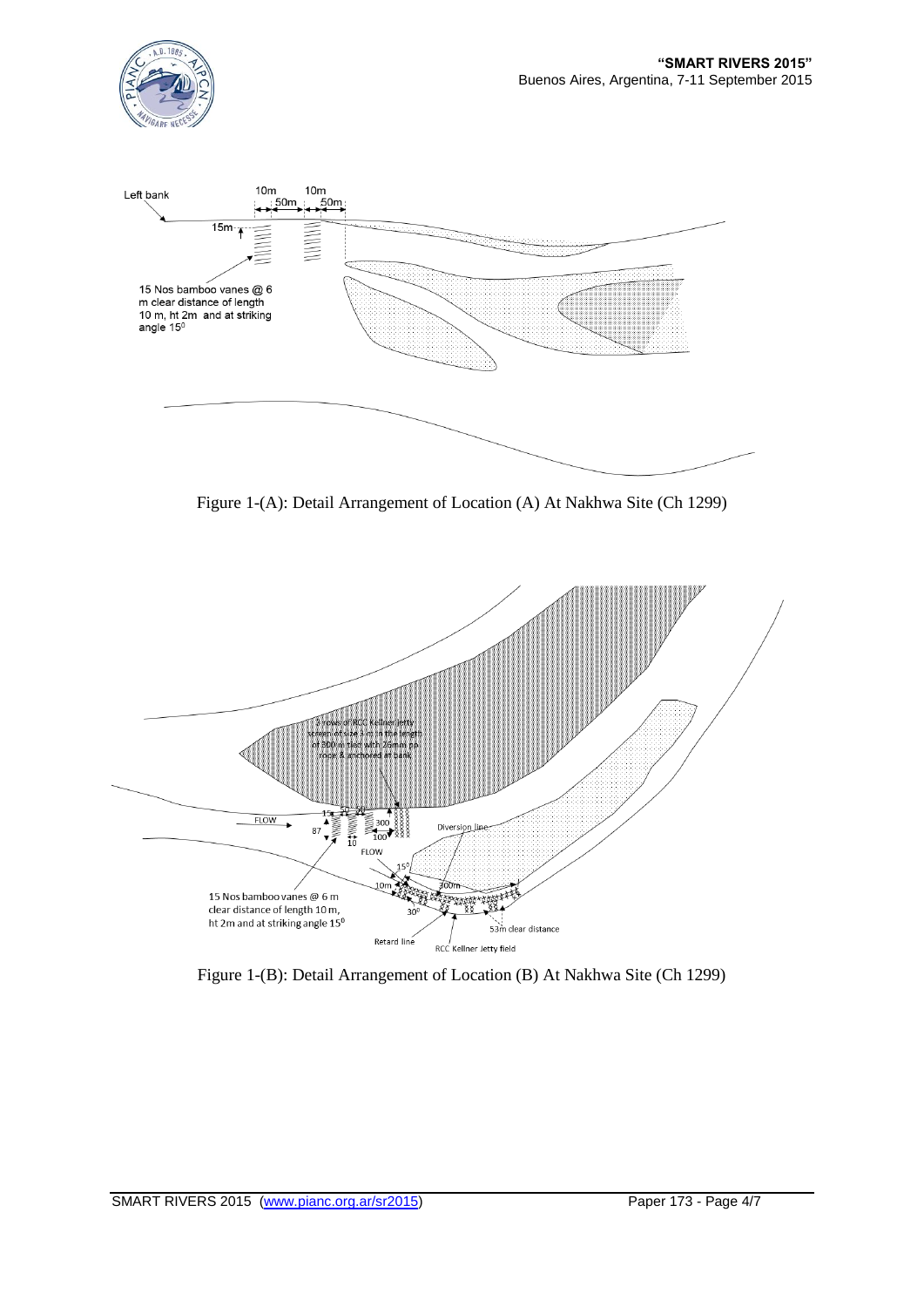



Figure 2(A): Bamboo Submerged Vane on Fig.2(B): RCC Jack Jetty Screen on Ganga for secondary channel Ganga for secondary channel closure closure closure





Figure 2(C): RCC Jack Jetty Screen on Ganga Figure 2(D): RCC Jack Jetty diversion line<br>for secondary channel closure on Ganga for erosion control for secondary channel closure





Figure 2 (E): Silting And Erosion Control with the RCC Jack Jetties on Ganga river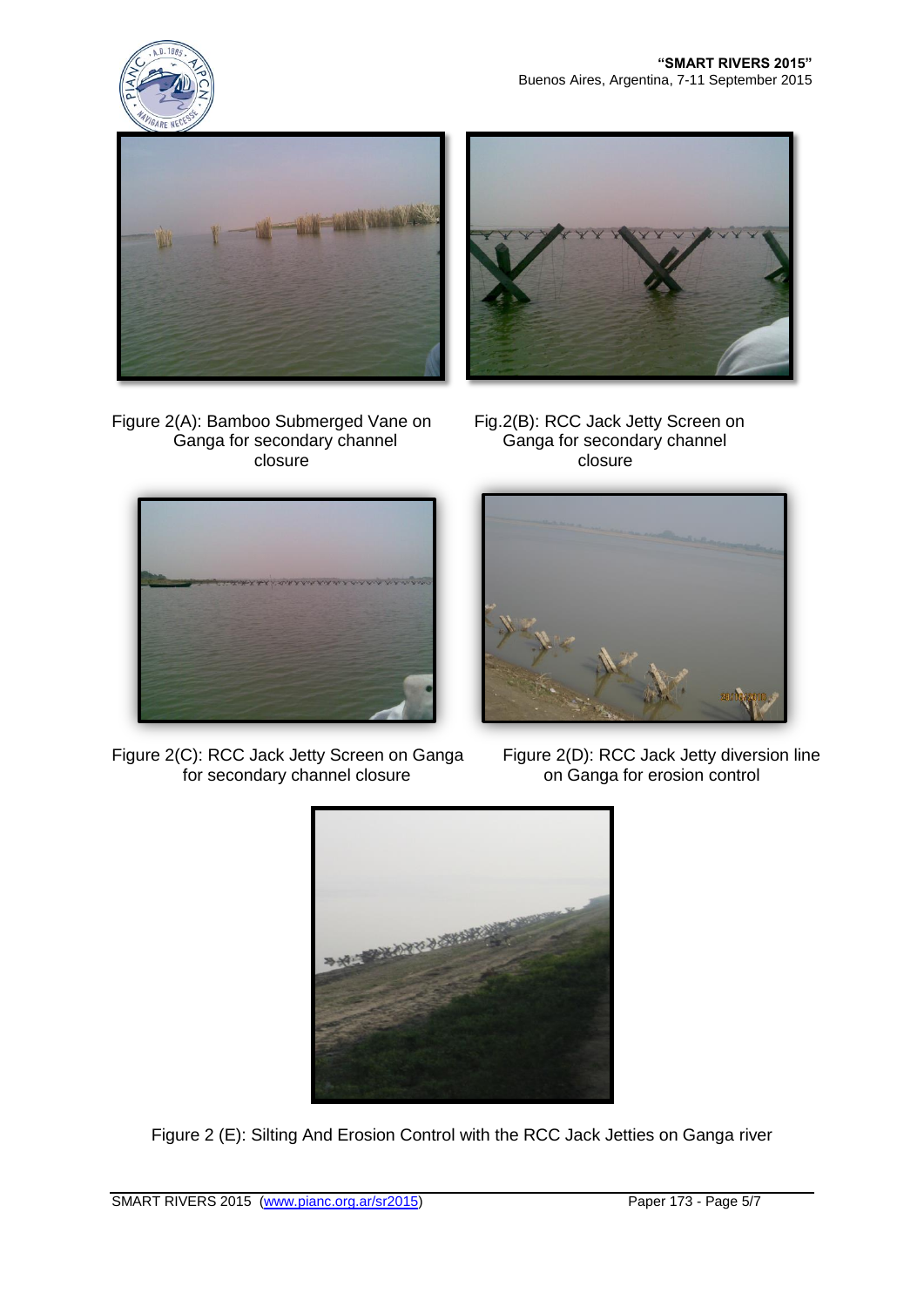



Figure 3: Satellite Image 2005 of Ganga River for Pre Jack Jetty Installation near Nakhwa Village (12KM D/S of Varanashi)



Figure 4: Satellite Image March 2012 of Ganga River for Post Jack Jetty Installation near Nakhwa Village (12KM D/S of Varanashi)